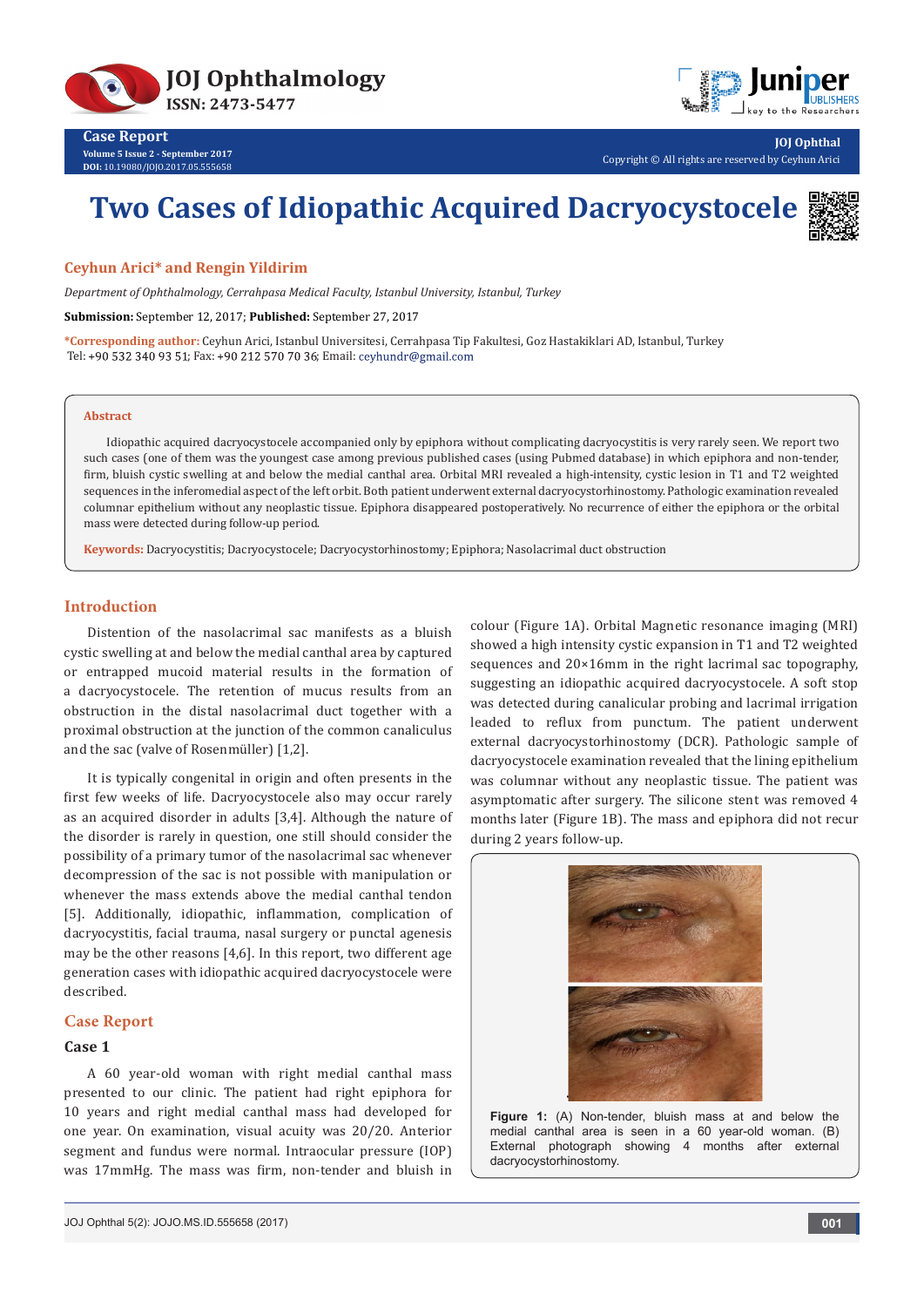## **Case 2**

A 19 year-old woman admitted to our hospital with a medial canthal painless mass in her right eye, which was present for 5 months and accompanied by epiphora. On initial examination, visual acuity was 20/20. Anterior segment and fundus were found to be normal. IOP was 15mmHg. The mass was firm, nontender and non-compressible (Figure 2). Orbital MRI revealed a high-intensity, cystic lesion in T1 and T2 weighted sequences and 16×14mm in the inferomedial aspect of the right orbit. Lacrimal irrigation showed blockage at the nasolacrimal duct. Idiopathic dacryocystocele was diagnosed. External DCR was performed. Pathologic examination revealed columnar epithelium with goblet cells without any neoplastic tissue. Epiphora disappeared postoperatively. The silicone stent was removed 3 months later. No recurrence of either the epiphora or the orbital mass were detected during follow-up of 15 months duration.



**Figure 1B:** Painless, bluish mass below the medial canthal area is seen in a 19 year-old woman.

#### **Discussion**

Dacryocystocele is mainly congenital, rare cases for the acquired type have been reported [1,3,6-10]. In conjenital type, swelling of lacrimal sac just below the medial canthal tendon results from distal nasolacrimal duct obstruction and functional proximal obstruction at the junction of the common canaliculus and the sac. Mostly, the proximal obstruction is functional which is supported by the absence of anatomic blockage during probing and by mucus reflux following lacrimal sac region massage. A similar mechanism may ocur in adults. Mucosal distention sendary to chronic inflammation in the localization of the valve of Rosenmüller may prevent mucus reflux from the sac [9].

Differentiaton of the possibility of nasolacrimal sac tumor should be necessary. Early symptoms of nasolacrimal sac malignancy are often nonspecific and can be mistaken for symptoms of benign and more common conditions such as idiopathic nasolacrimal duct obstruction or dacryocystitis. Progressive firm masses in the area of the lacrimal sac/ nasolacrimal duct and displayed overlying skin telangiectasis are more specific clinical signs whereas benign lesions initially presented with epiphora and a bloody discharge without pain or significant mass. Radiographic imaging is recommended in such cases [5,11].

In current study, biopsy was taken from both cases due to suspected mild soft tissue growth in the sac as a precaution. So, any unusual findings other than chronic inflammation during a DCR, the tissue should be sampled at the time of DCR [11,12]. Idiopathic acquired dacryocystocele results from chronic nasolacrimal duct obstruction and same as the congenital type, secondary functional proximal obstruction at the junction of the common canaliculus and sac. In current study, two different generation cases (to our knowledge, one of them was the youngest case among previous published cases (using Pubmed database)) were reported.

Dacryocystorhinostomy is generally curative. Acquired dacryocystocele can be treated by external or endoscopic approaches with similar success rates [13]. Due to the fact that direct visualization of the anatomy that provides the definite removal of bone in the lacrimal fossa and facilitates the precise anastomosis of the nasal mucosa and lacrimal sac. Whereas, preservation of the pumping mechanism of the orbicularis oculi muscle, avoidance of facial scarring, less bleeding and faster rehabilitation are the advantages of endoscopic DCR [6,13].

In conclusion, idiopathic acquired dacryocystocele is a very rare occurrence subsequently to chronic epiphora. In the presence of non-tender cystic swelling at and below the medial canthal area by captured or entrapped mucoid material, dacryocystocele should be considered. DCR is thought as the definitive treatment, and external access is still commonly used approach by ophthalmologists.

#### **References**

- 1. [Perry LJ, Jakobiec FA, Zakka FR, Rubin PA \(2012\) Giant](https://www.ncbi.nlm.nih.gov/pubmed/22784678)  [dacryocystomucopyocele in an adult: a review of lacrimal sac](https://www.ncbi.nlm.nih.gov/pubmed/22784678)  [enlargements with clinical and histopathologic differential diagnoses.](https://www.ncbi.nlm.nih.gov/pubmed/22784678)  [Surv Ophthalmol 57\(5\): 474-485.](https://www.ncbi.nlm.nih.gov/pubmed/22784678)
- 2. [Mansour AM, Cheng KP, Mumma JV, Stager DR, Harris GJ, et al. \(1991\)](https://www.ncbi.nlm.nih.gov/pubmed/1800937)  [Congenital dacryocele: a collaborative review. Ophthalmology 98\(11\):](https://www.ncbi.nlm.nih.gov/pubmed/1800937)  [1744.](https://www.ncbi.nlm.nih.gov/pubmed/1800937)
- 3. [Mirza AA, Alsharif AF, Elmays OA, Marglani OA \(2017\) Foreign body](https://www.ncbi.nlm.nih.gov/pubmed/28265394/)  [mimicking malignancy in acquired dacryocystocele. Clin Case Rep](https://www.ncbi.nlm.nih.gov/pubmed/28265394/)  [5\(3\): 296-299.](https://www.ncbi.nlm.nih.gov/pubmed/28265394/)
- 4. [Eloy PH, Martinez A, Leruth E, Levecq L, Bertrand B \(2009\) Endonasal](https://www.ncbi.nlm.nih.gov/pubmed/19902856)  [endoscopic dacryocystorhinostomy for a primary dacryocystocele in](https://www.ncbi.nlm.nih.gov/pubmed/19902856)  [an adult. B-ENT 5\(3\): 179-182.](https://www.ncbi.nlm.nih.gov/pubmed/19902856)
- 5. [Hornblass A, Jakobiec FA, Bosniak S, Flanagan J \(1980\) The](https://www.ncbi.nlm.nih.gov/pubmed/7413136)  [diagnosis and management of epithelial tumors of the lacrimal sac.](https://www.ncbi.nlm.nih.gov/pubmed/7413136)  [Ophthalmology 87\(6\): 476-490.](https://www.ncbi.nlm.nih.gov/pubmed/7413136)
- 6. [Koltsidopoulos P, Papageorgiou E, Konidaris VE, Skoulakis C \(2013\)](https://www.ncbi.nlm.nih.gov/pubmed/23960153)  [Idiopathic acquired dacryocystocele treated with endonasal endoscopic](https://www.ncbi.nlm.nih.gov/pubmed/23960153)  [Dacryocystorhinostomy. BMJ Case Rep pii: bcr2013200540.](https://www.ncbi.nlm.nih.gov/pubmed/23960153)
- 7. [Debnam JM, Esmaeli B, Ginsberg LE \(2007\) Imaging characteristics of](https://www.ncbi.nlm.nih.gov/pubmed/17921234)  [dacryocystocele diagnosed after surgery for sinonasal cancer. AJNR](https://www.ncbi.nlm.nih.gov/pubmed/17921234)  [Am J Neuroradiol 28\(10\): 1872-1875.](https://www.ncbi.nlm.nih.gov/pubmed/17921234)
- 8. [Lee JH, Moon SW, Shin YW, Lee YJ \(2010\) Dacryocystocele in adult: a](https://synapse.koreamed.org/DOIx.php?id=10.3341/jkos.2010.51.5.751&vmode=PUBREADER)  [report of five cases. J. Korean Ophthalmol Soc 51\(5\): 751-757.](https://synapse.koreamed.org/DOIx.php?id=10.3341/jkos.2010.51.5.751&vmode=PUBREADER)
- 9. [Woo KI, Kim YD \(1997\) Four cases of dacryocystocele. Korean J](https://www.ncbi.nlm.nih.gov/pubmed/9283156)  [Ophthalmol 11\(1\): 65-69.](https://www.ncbi.nlm.nih.gov/pubmed/9283156)